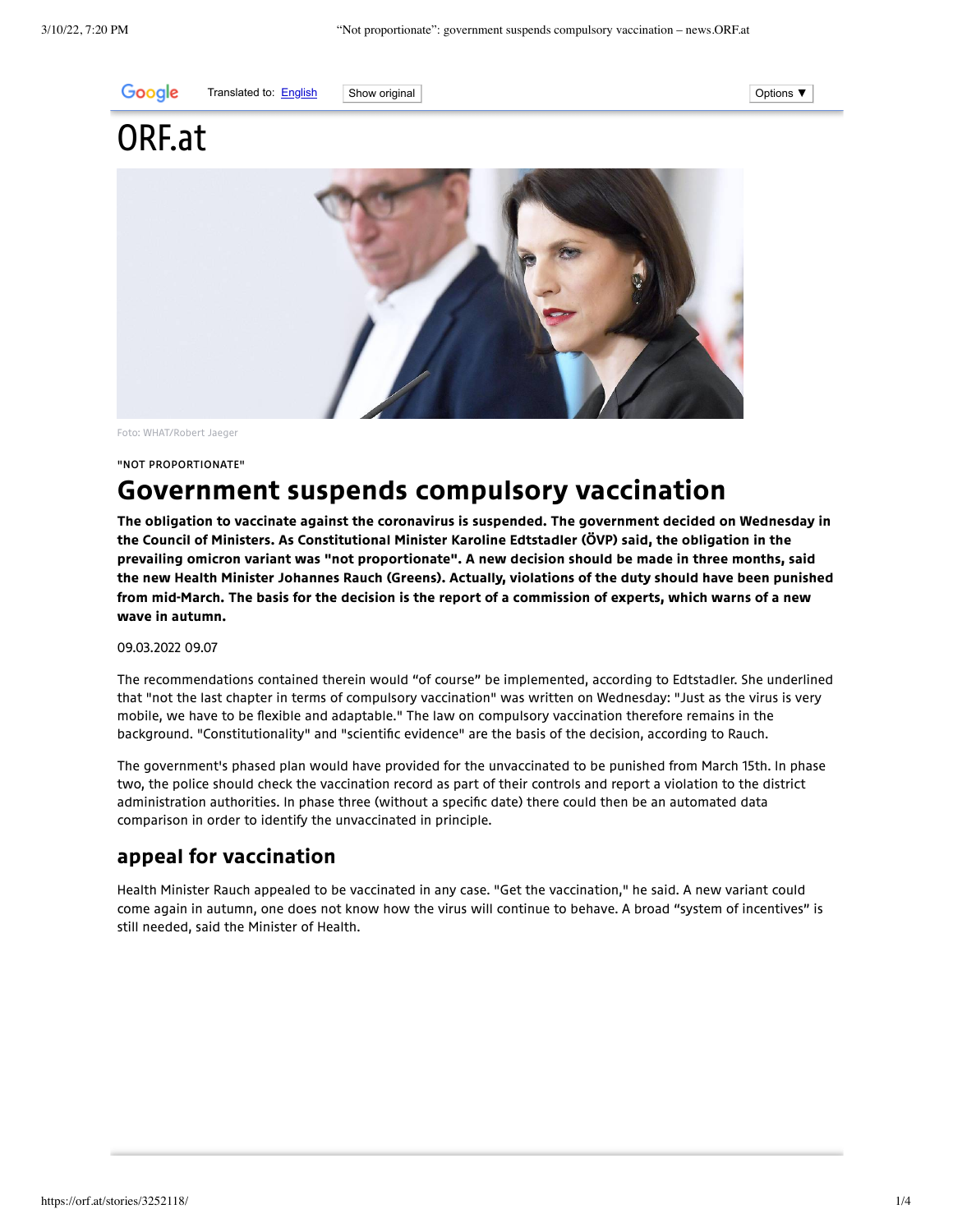

Translated to: [English](javascript:void(0)) Show original Contact Show original Options ▼



Foto: WHAT/Robert Jaeger The new Health Minister Rauch and Constitutional Minister Edtstadler

The four-member commission based in the Federal Chancellery is to continuously evaluate whether the implementation of compulsory vaccination is expedient and justified from a legal and medical point of view. The committee includes the epidemiologist Eva Schernhammer, the infectiologist Herwig Kollaritsch, the constitutional

and medical lawyer Karl Stöger and the legal scholar Christiane Wendehorst. The further assessment will begin "today", said Rauch.

### Report warns of new wave in autumn

In its 25-page report, the Commission warns that a new, potentially massive wave is "very likely" to come in the autumn. If you are not prepared for this, drastic measures, including lockdowns, could come up again. Immediate vaccination is nevertheless "not necessary" or "not appropriate".



According to the experts, their current implementation would only be legally possible for people who are neither vaccinated nor recovered. However, the experts write that there are also medical and legal arguments for postponing the implementation of compulsory vaccination for this group.

# Vaccination obligation "still useful in principle"

However, it is also stated that vaccination is a central element in overcoming the pandemic: "The basic obligation to vaccinate as a tried and tested means of ensuring a high vaccination rate still makes sense in principle in order to avoid overloading the health system," says the report.

However, whether and when depended on several factors, such as the epidemiological development, the extent to which immunity decreases as a result of vaccination or illness, the value of therapies as a possible substitute for vaccination and the further development of vaccination acceptance.

It is therefore crucial to continuously monitor and re-evaluate the situation in three months at the latest, taking into

t the three that the third behind the third behind by the third behind by the third by the third by the third b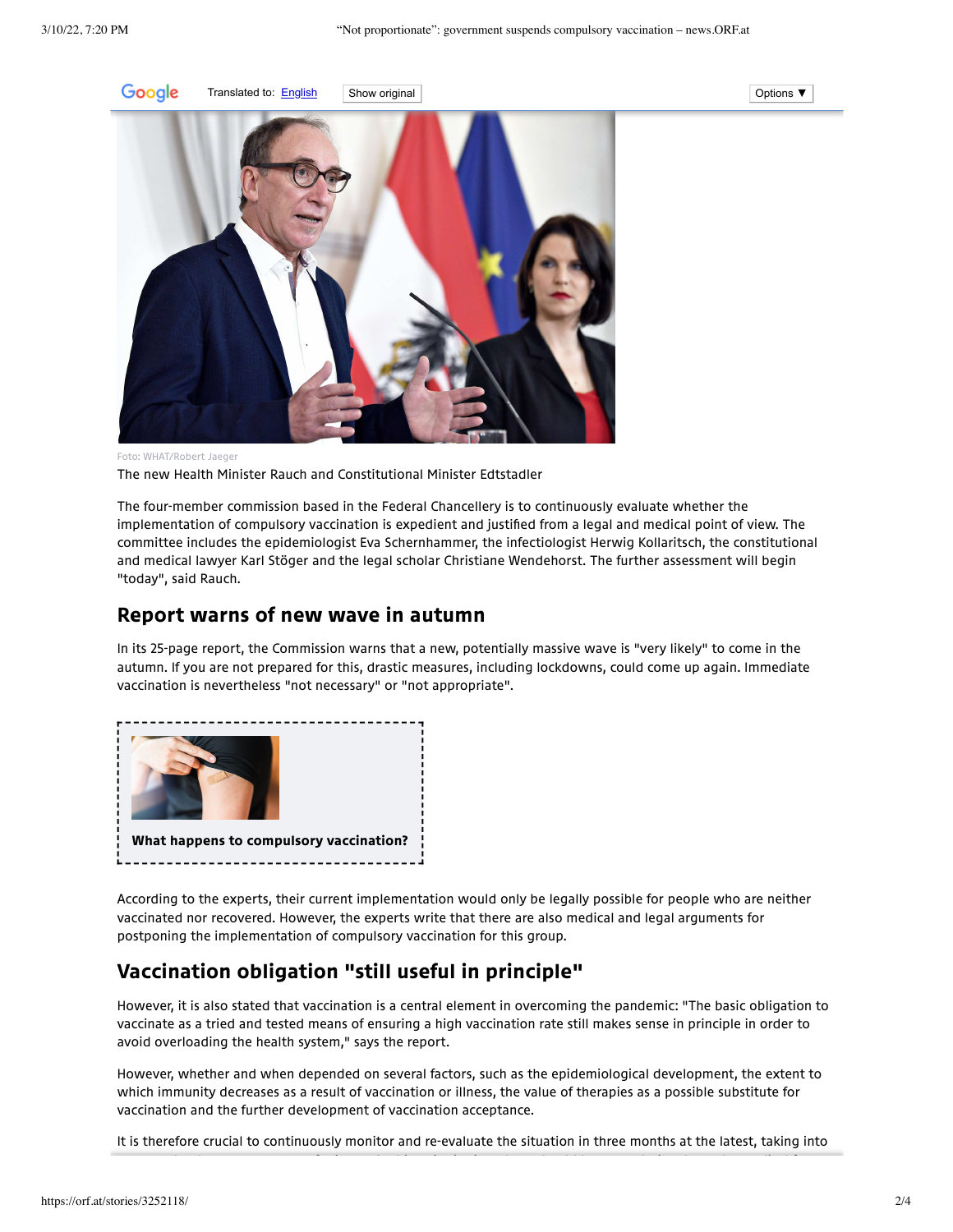| $\sim$<br>Go<br>ale | Translated to: English | Show original | <b>Options</b> |  |
|---------------------|------------------------|---------------|----------------|--|
|                     |                        |               |                |  |

and at the same time there should still be enough time to initiate the implementation of compulsory vaccination at the medically optimal point in time.

### Kickl: "Postponed is not cancelled"

Critical tones came from the opposition: For example, the FPÖ is not satisfied with the suspension of compulsory vaccination. Party leader Herbert Kickl saw a success for the Freedom Party, but fears that the obligation will be implemented later, as he explained in a broadcast. The decision to suspend was "a success of the FPÖ's policy and a result of the pressure on the street against this compulsory vaccination," said Kickl. "But one thing is also clear: Postponed is not cancelled.

Kickl still considers the compulsory vaccination law to be "unconstitutional" – and "nothing will change in a few weeks or months". He also emphasized that "in no other European country" is "even being considered" about a general vaccination requirement. In any case, the political fight of the FPÖ against the compulsory vaccination law continues "at all levels".

### NEOS for incentives, summer inactivity warning

NEOS pandemic spokesman Gerald Loacker now wants clarity from the government regarding the goals of pandemic management. "People have to understand all the measures and continue to be encouraged to vaccinate, because the number of first vaccinations is currently below ground." In addition, the common goal is still missing: "How high does the vaccination rate have to be? By when does the goal have to be achieved and how do you want to achieve it?" All of this remains unclear.

He expects the new Minister of Health "to answer all these questions quickly". It must not happen again, "that the government and the provincial governors sit back and do nothing for months and do nothing in the warm season, otherwise we'll have the salad again in the fall".

### Infection and hospital numbers are increasing

However, the number of infections in Austria remains high. The Ministry of Health and the Interior reported almost 31,000 new cases within 24 hours on Tuesday. The 7-day incidence recorded by the Agency for Health and Food Safety (AGES) has increased in recent days and is currently over 2,470 per 100,000 inhabitants.

The numbers also increased significantly in the hospitals: On Tuesday, a total of 2,760 CoV patients were treated in the hospitals, 168 more than the day before. The number of people treated in the intensive care units remained the same. It is currently 195.

### Continued high death toll

According to the ministries, more than 15,000 people have died in Austria as a result of a coronavirus infection since the beginning of the pandemic. The number of deaths reported daily has been rising steadily since mid-January and is of a similar order of magnitude as during the alpha wave in early 2021, when the vaccination campaign in Austria was just starting.

### Distribution of new cases over the last few days

With the reporting date 8.3. the number of laboratory-confirmed cases in Austria changed by 49,999, the number of the deceased by 23 and the number of recovered cases by 33,003 .

This is how the cases are distributed over the past reporting days: